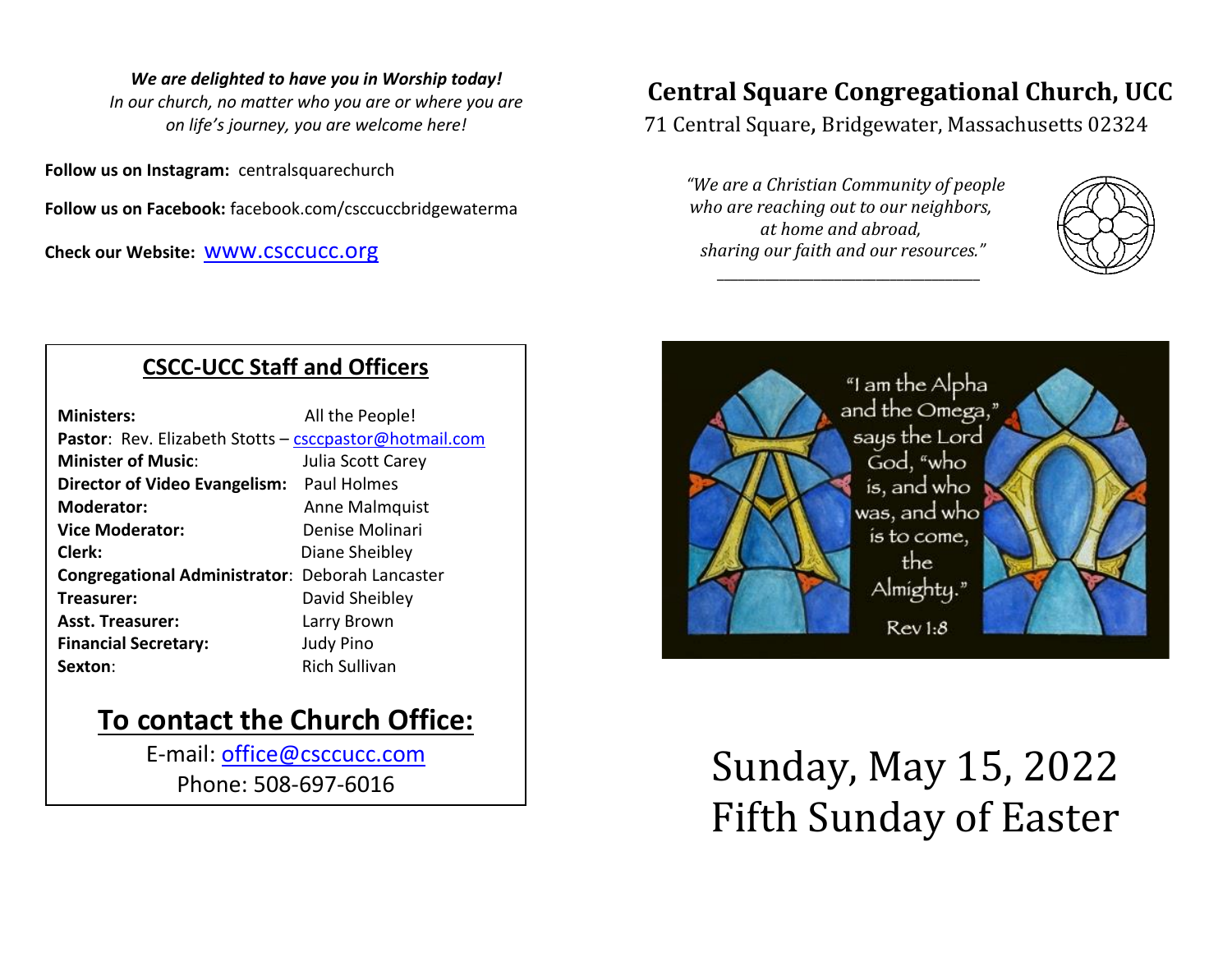*Please Note: This service is subject to change by the guidance of the Holy Spirit \* Denotes please rise in body or spirit.*

*\_\_\_\_\_\_\_\_\_\_\_\_\_\_\_\_\_\_\_\_\_\_\_\_\_\_\_\_\_\_\_\_\_\_\_\_\_\_\_\_\_\_\_\_\_\_\_\_\_\_\_\_\_\_\_\_\_\_\_\_\_\_\_\_\_\_\_\_\_\_\_\_\_\_\_\_\_\_\_\_\_\_\_\_\_\_\_\_\_\_\_\_\_\_* **Prelude:** *"Alpha and Omega" Robbie Trice* **Welcome and Announcements Invitation to Fellowship**

*If you are new or visiting, please include your address, phone number, and email when you sign the fellowship pad at the end of the pew so that we may properly welcome you to our community.*

**Introit Hymn #246:** *"Come, Celebrate with Thanksgiving"*

### **\*Call to Worship**

- One: Come and worship, all you who love and serve—
- **All: outsiders and insiders, old-timers and new-comers, the young, the old, and the in-between.**
- One: Come as you are, for this is God's house—
- **All: a house of prayer for all people, and God welcomes each one of us.**

## **\*Prayer of Invocation**

Creator God,

who has made all things to flourish in a rich web of life; through our worship today, strengthen us in gentleness and compassion, that the words of our mouths and the service of our lives may always be in harmony with the praises of all of creation. Amen.

**\*Opening Hymn #90:** *"Rising in Darkness"*

**Celebration of Baptism – Noah John Hennessey Presentation of Candidate & Statement of Purpose Profession of Faith & Congregational Ascent Prayer of Thanksgiving and the Pouring of Water The Act of Baptism Declaration & Blessing Song of Celebration #351 vs. 1**

**New Testament Reading:** Revelation 21:1-6 (Pg.-1007-1008)

**Hebrew Scripture Reading:** Psalm of Celebration *(adaptation of Psalm 148 by Bruce Prewer)*

| <b>Musical Offering:</b> | "Revelation Song"                                      | <b>Heather Sorensen</b> |
|--------------------------|--------------------------------------------------------|-------------------------|
| Sermon:                  | "Tohu Wa Bohu"                                         |                         |
| <b>Musical Offering:</b> | "My Shepherd Will Supply My Need"<br>by Virgil Thomson |                         |

#### **Prayers**

## **Celebrations and Concerns Prayer for All People The Lord's Prayer**

- (Please use the wording that is most meaningful for you.) *Our Father, who art in heaven, hallowed be thy name. Thy Kingdom come, thy will be done, on earth as it is in heaven. Give us this day our daily bread and forgive us our sins, as we forgive those who sin against us. And lead us not into temptation, but deliver us from evil. For thine is the kingdom, the power and the glory forever. Amen.*
- **Musical Response: "***God Created Heaven and Earth"* **Invitation to Give**
- **\*Closing Hymn #4:** *"Joyful, Joyful, We Adore You"*

**\*Benediction**

**Postlude:** *"How Deep the Father's Love"* David Nevue



\_\_\_\_\_\_\_\_\_\_\_\_\_\_\_\_\_\_\_\_\_\_\_\_\_\_\_\_\_\_\_\_\_\_\_\_\_\_\_\_\_\_\_\_\_\_\_\_\_\_\_\_\_\_\_\_\_